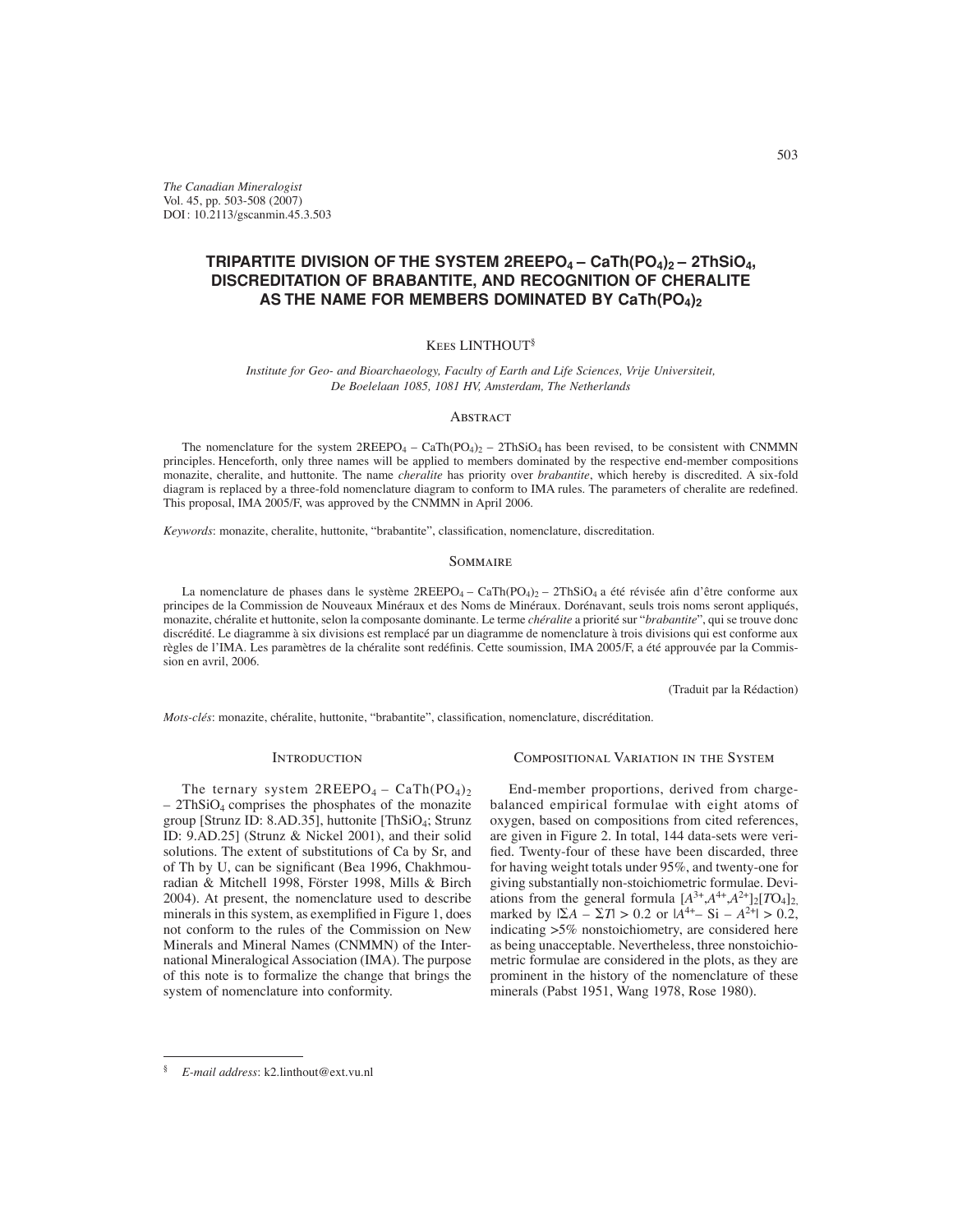

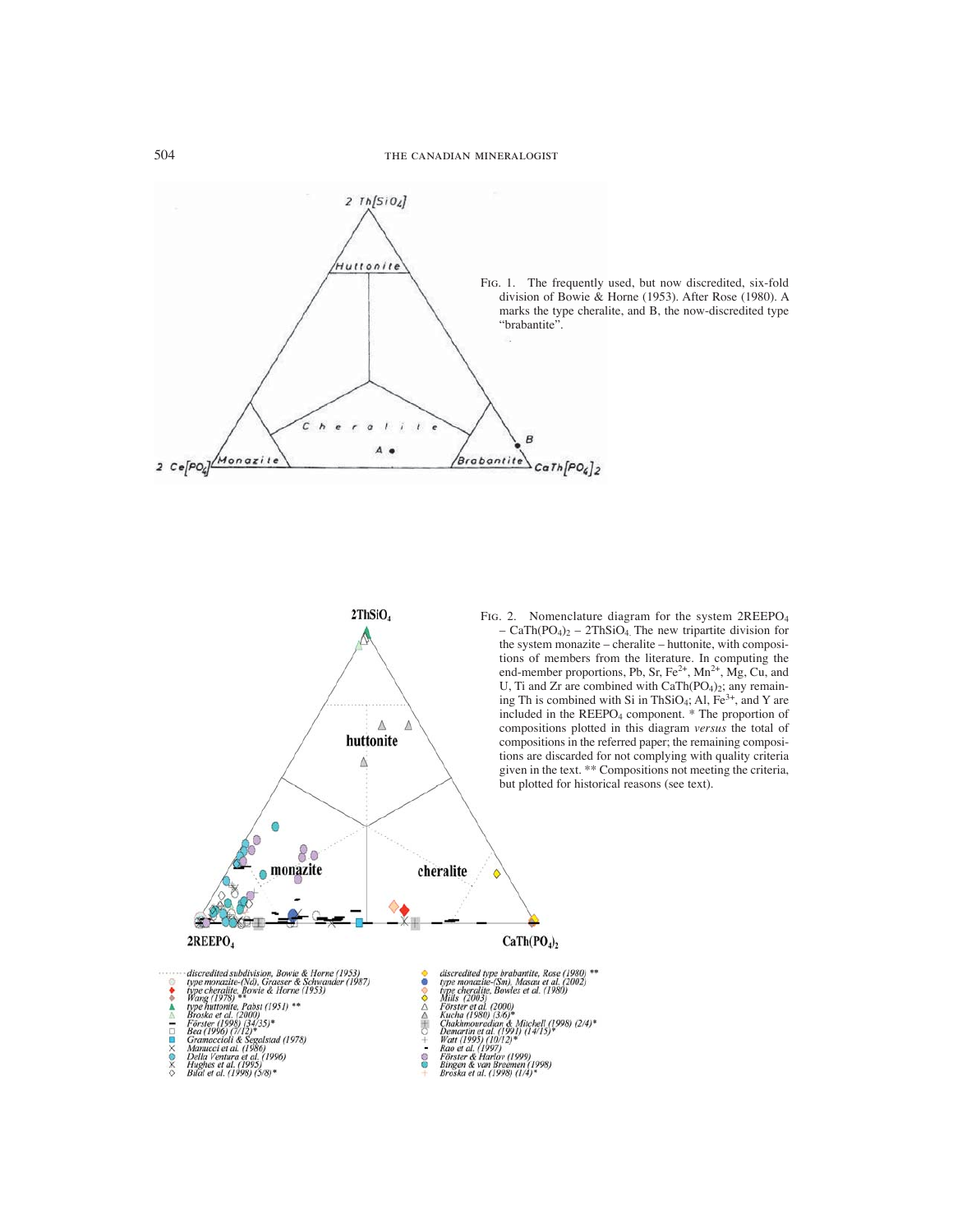Complete solid-solution along the 2REEPO4–  $CaTh(PO<sub>4</sub>)<sub>2</sub>$  join, and along the  $2REEPO<sub>4</sub>-2ThSiO<sub>4</sub>$ join from the  $2REEPO<sub>4</sub>$  end-member to about 40% of the 2ThSiO4 end-member, is well documented. Apart from a concentration of data close to the end-member, the  $ThSiO<sub>4</sub>$ -dominated field is poorly represented. In this respect, it must be noted that eight compositions considered to be huttonite by Bilal *et al*. (1998), Kucha (1980) and Broska *et al.* (1998, 2000), are not plotted for failing the criteria for stoichiometry. Recent finds of relatively Si-rich Ca,Th-bearing compositions from the Lake Boga Granite, in Australia, of which one shows 17 mol.% 2ThSiO<sub>4</sub> and 80 mol.% CaTh(PO<sub>4</sub>)<sub>2</sub> (Mills 2003), and compositions with  $51-72$  wt.% ThO<sub>2</sub>, 8– 25% P<sub>2</sub>O<sub>5</sub>, 2–12% SiO<sub>2</sub>, 3–10% CaO, 0.23–2.5% total  $REE<sub>2</sub>O<sub>3</sub>$  found for the first time in India (Vasudevan Rajagopalan, AMD, DAE, Hyderabad, Mindat.org Mineral Messageboard, 13–09–04), suggest the existence of extensive solid-solution between  $CaTh(PO<sub>4</sub>)<sub>2</sub>$ and  $2ThSiO<sub>4</sub>$  as well.

# Classification of Ternary Systems Consistent with IMA–CNMMN Principles

Current rules of the IMA's CNMMN prescribe that minerals of a solid-solution series be named according to the dominant end-member in their respective compositions. For a ternary solid-solution series, the nomenclature must comprise no more than three mineral names. Each of the names should apply to the compositional range from the end-member to the nearest right bisectors of the sides of the composition triangle, as shown in Figure 2 (Nickel 1992). Similar brief recommendations were already published in 1977 by the counterpart of the CNMMN, the USSR – All-Union Mineralogical Society of the Academy of Sciences (Nickel 1992). If the mineral contains essential rare-earth elements, its name must be suffixed with the appropriate Levinson modifier indicating the dominant rare-earth element (Levinson 1966, Nickel & Grice 1998).

# Current Classifications in the System  $2REEPO_4 - CaTh(PO_4)_2 - 2ThSiO_4$

The predominant practice of classifying minerals in the above system is at variance with current CNMMN rules. It follows the six-fold division introduced in 1953 by Bowie & Horne (Fig. 1). Also, the attendant nomenclature has grown into a confusing plethora of mineral names, in particular for intermediate compositions (Table 1). Apparently, this peculiar classification has prevailed for half a century. On the other hand, Chakhmouradian & Mitchell (1998) applied the dominance rule to classify Sr-bearing members of the monazite group.

TABLE 1. MINERAL NAMES USED FOR MEMBERS OF THE TERNARY SYSTEM 2 REEPO<sub>4</sub> - CaTh(PO<sub>4</sub>), - 2 ThSiO<sub>4</sub>

| А      | Monazite-(Ce)                                              | (Ce,La,Nd, Th)PO <sub>a</sub>       | Nickel & Mandarino (1987)                                              |  |  |
|--------|------------------------------------------------------------|-------------------------------------|------------------------------------------------------------------------|--|--|
| А      | Monazite-(La)                                              | (La.Ce.Nd)PO.                       | Levinson (1966)                                                        |  |  |
| A      | Monazite-(Nd)                                              | (Nd,La,Ce)PO.                       | Graeser & Schwander (1987)                                             |  |  |
| A      | Monazite-(Sm)                                              | (Sm, Gd, Ce, Th, Ca)PO <sub>4</sub> | Masau et al. (2002)                                                    |  |  |
| G      | <b>Huttonite</b>                                           | ThSiO.                              | Pabst & Hutton (1951), Förster et al. (2000)                           |  |  |
| A/D    | <i>Brabantite</i>                                          | $CaTh(PO4)$ ,                       | Rose (1980)                                                            |  |  |
| *      | Lingaitukuang                                              | $CaTh(PO4)$ ,                       | Wang (1978), cited in Fleischer et al.                                 |  |  |
|        |                                                            |                                     | (1981)                                                                 |  |  |
| G/A    | Cheralite                                                  |                                     | $(LREE, Th, U, Ca, Pb) (P, Si) O4 Bowie & Horne (1953), Bowles et al.$ |  |  |
|        |                                                            |                                     | (1980)                                                                 |  |  |
| N      | $Cheralite$ $(Ce)$                                         | (Ce, Ca, Th)(P, Si)O <sub>4</sub>   | Hughes et al. (1995), Förster (1998),                                  |  |  |
|        |                                                            |                                     | Mills & Birch (2004)                                                   |  |  |
| $\ast$ | Brabantitic cheralite-(Ce) (Ce, Sr, Ca, Th)PO <sub>4</sub> |                                     | Förster & Harlov (1999)                                                |  |  |
| $\ast$ | Huttonitic monazite                                        | (REE, Th)(Si, P)O <sub>4</sub>      | Förster (1998), Förster & Harlov (1999),                               |  |  |
|        |                                                            |                                     | Mills & Birch (2004)                                                   |  |  |
| D      | Cerphosphorhuttonite                                       | $(Th, Ce)(SiO4, PO4)$               | Pavlenko et al. (1965), IMA-CNMMN                                      |  |  |
|        |                                                            |                                     | (1968), Della Ventura et al. (1996)                                    |  |  |

Notes.: Letter-annotated names are extracted from the Mineral Database of Materials Data, Inc. Those entries marked with A and D are from the list of minerals designated respectively as Approved and Discredited and redefined by the IMA Commission on New Minerals and Mineral Names since 1959. The list is an update (February 2004) of the one drawn up in a cooperation between Aleph Enterprises (Ernest H. Nickel, former Vice-Chairman of the CNMMN, and Monte C. Nichols) and the IMA-CNMMN (represented by Giovanni Ferraris, Vice-Chairman). Names marked with G are so-called "grandfathered" minerals, which were described before 1959 and are generally believed to represent valid mineral names. The name marked with N is Not approved by the IMA-CNMMN. Names marked with \* are synonyms. which can be found in the literature but are not listed in the Mineral Database. The April 2006 decisions of the IMA-CNMMN, based on proposal IMA 2005/F, are given in bold.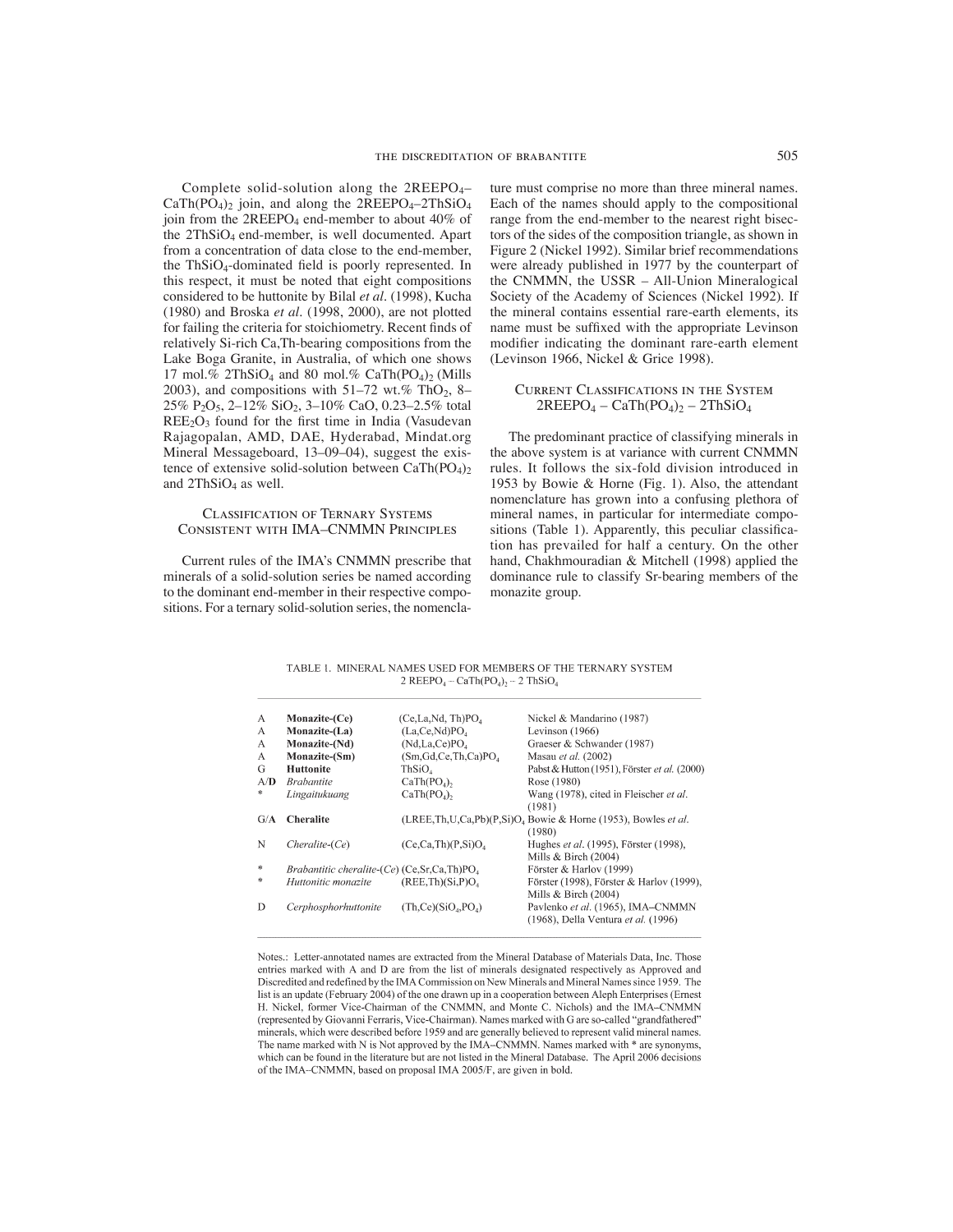### Toward a Nomenclature That is in Accordance with CNMMN Rules

The obvious way to a correct nomenclature for the present system lies in the selection of three mineral names, one for each field of the compositional triangle, as shown in Figure 2. The names of two fields are well established and do not need further discussion. These are monazite [representing all IMA-approved species, namely: monazite-(Ce), monazite-(La), monazite- (Nd), monazite-(Sm)], for compositions dominated by 2REEPO4, and huttonite (Pabst 1951), the grandfathered name for compositions dominated by 2ThSiO4.

The name for the field adjoining the end-member  $CaTh(PO<sub>4</sub>)<sub>2</sub>$ , however, deserves some deliberation. Two names should be considered: the grandfathered name cheralite (Bowie & Horne 1953) and brabantite (Rose 1980). This same consideration was done before, and by Rose himself. In the very same paper in which he presented *brabantite* as the name for the mineral

TABLE 2. COMPOSITIONS OF TYPE CHERALITE AND OF DISCREDITED **TYPE BRABANTITE** 

|                                | 1      | $\overline{c}$ | 3     |                        | la           | 2a               | 3a               |
|--------------------------------|--------|----------------|-------|------------------------|--------------|------------------|------------------|
| $P_2O_5$ wt.%                  | 26.8   | 27.1           | 27.68 | P apfu                 | 1.816        | 1.836            | 1.832            |
| SiO,                           | 2.1    | 2.08           | 2.27  | Si                     | 0.168        | 0.166            | 0.177            |
| ThO,                           | 31.5   | 31.64          | 52.65 | Th                     | 0.574        | 0.576            | 0.936            |
| $U_3O_8$                       | 4.05   | 4.33           |       | U                      | 0.069        | 0.074            |                  |
| TiO <sub>2</sub>               |        | n.d.           |       | Ti                     |              |                  |                  |
| AI <sub>2</sub> O <sub>3</sub> | tr.    | n.d.           | 0.74  | Al                     | $\mathbf{0}$ | $\boldsymbol{0}$ | 0.068            |
| Fe, O,                         | tr.    | n.d.           | 0.05  | Fe                     | $\mathbf{0}$ | $\overline{0}$   | 0.003            |
| Ce <sub>2</sub> O <sub>3</sub> | 14.21  | 12.12          |       | Ce                     | 0.416        | 0.355            |                  |
| $Y_2O_3$                       | minor* | 0.08           |       | Y                      | ģ.           | 0.003            |                  |
| $La_2O_3$                      | major* | 5.19           |       | La                     | *            | 0.153            |                  |
| $Pr_2O_3$                      | major* | 1.2            |       | Pr                     | ÷            | 0.035            |                  |
| Nd, O,                         | major* | 5.91           |       | Nd                     | *            | 0.169            |                  |
| $Sm_2O_3$                      | minor* | 1.81           |       | Sm                     | ×.           | 0.050            |                  |
| $Gd, O_3$                      | minor* | 0.45           |       | Gd                     | \$           | 0.012            |                  |
| total of*<br>13.35             |        |                |       |                        | 0.394        |                  |                  |
| Eu,O,                          |        | 0.25           |       | Eu                     | 0            | 0.007            |                  |
| $Tb_2O_3$                      |        | 0.05           |       | Tb                     | $\mathbf{0}$ | 0.001            |                  |
| Dy, O <sub>3</sub>             |        | 0.06           |       | Dy                     | $\theta$     | 0.002            |                  |
| $Ho, O_3$                      |        | 0.01           |       | Ho                     | $\theta$     | 0.000            |                  |
| Er,O,                          |        | 0.03           |       | Er                     | $\theta$     | 0.001            |                  |
| Tm, O,                         |        | 0.12           |       | Tm                     | $\theta$     | 0.003            |                  |
| $Yb_2O_3$                      |        | n.d.           |       | Yb                     | $\theta$     | $\mathbf{0}$     |                  |
| $Lu_2O_3$                      |        | n.d.           |       | Lu                     | 0            | $\overline{0}$   |                  |
| CaO                            | 6.3    | 5.99           | 11.94 | Ca                     | 0.540        | 0.514            | 1.000            |
| PbO                            | 0.92   | 1.15           | 0.00  | Pb                     | 0.020        | 0.025            | $\overline{0}$   |
| MnO                            |        | n.d.           | 0.32  | Mn                     | $\theta$     | $\mathbf{0}$     | 0.021            |
| MgO                            |        |                | 0.56  | Mg                     |              |                  | 0.065            |
| H <sub>2</sub> O               | 0.06   |                | 3.07  | end-member proportions |              |                  |                  |
| Total                          | 99.23  | 99.57          | 96.21 | Crl                    | 59.0         | 55.3             | 98.9             |
|                                |        |                |       | Mnz                    | 36.6         | 39.0             | $\boldsymbol{0}$ |
|                                |        |                |       | Htn                    | 4.4          | 5.7              | 1.1              |
|                                |        |                |       | excess Ca              | ٠.           |                  | 0.17             |
|                                |        |                |       | excess Si              | 0.09         | 0.05             | 0.16             |
|                                |        |                |       | excess $M^{3+}$        | 0.11         | 0.03             | 0.07             |
|                                |        |                |       | excess Th              | 0.08         | $\overline{a}$   | --               |

Column 1: cheralite, Kuttakuzhi, Travancore, India, after Bowie & Horne (1953). Column 1: citeratine, Kutakazzin, 11avardove, mara, atter Bowle & Home (1925).<br>Column 2: the same, after Bowles *et al.* (1980). Column 3: "brabantite", Karibib,<br>Namibia, after Rose (1980). Symbols: Crl: cheralite, Mnz: mo huttonite. Cation proportions, expressed in atoms per formula unit (apfu), were calculated on the basis of eight atoms of oxygen, H<sub>2</sub>O-free.

with a composition near the end-member  $CaTh(PO<sub>4</sub>)<sub>2</sub>$ , Rose (1980, p. 254-256) stated that: "Although type cheralite contains more than 50% CaTh(PO<sub>4</sub>)<sub>2</sub>, Bowie & Horne (1953) drew species boundaries at 25 and 75 mol.% CaTh $(PO_4)_2$  in the binary system for  $2Ce(PO_4)$ –  $CaTh(PO<sub>4</sub>)<sub>2</sub>$  for cheralite. They left the nearly pure end member between 75 and 100 mol.% unnamed on purpose, which now has been described as brabantite. Although there could have been a threefold classification in this system, *there is no reason to change the proposal of Bowie & Horne* (my emphasis) which has been accepted for a quarter of a century." Note that Rose provided a remark of essentially similar content in his original proposal about "brabantite" (IMA 1978–003), and that the compositional diagram accompanying the proposal is the same as that of Bowie & Horne (1953) as well (verified and electronically communicated by Dr. Birch, October 2005).

In hindsight, the view can be taken that if in 1978, the CNMMN had paid due attention to the 1977 recommendations of the authoritative USSR – All-Union Mineralogical Society of the Academy of Sciences, it would have found sufficient reason to disagree with Rose and to prescribe a three-fold classification for this system. On these grounds, it might be suggested that the approval of "brabantite" has been a procedural mistake because the species *cheralite* (published before the CNMMN era) already included the "brabantite" composition (see Table 2). However, it should be noted that the dominance rule was not officially issued by CNMMN until 1992.

In any event, in March 1978, with the approval of IMA 1978–003 (by a vote of 13–2), the Commission made two decisions that are now fundamentally in conflict with CNMMN rules, *viz.*, (i) approval of a name, *brabantite*, that is restricted for minerals with compositions containing more than 75 mol.% of an end-member, and (ii) implicit approval of a six-fold classification for a ternary system. This classification, which tacitly has been condoned since then, can be considered formally outdated since the publication of the recommendations of the CNMMN on mineral nomenclature of solid solutions (Nickel 1992).

A revocation of the IMA decision 1978–003 would seem a simple and effective measure toward a correct nomenclature. However, the 1992 recommendations contain the following relevant clause, which should first be taken into consideration: "... to avoid confusion, mineral names or definitions already in the literature that contravene the recommendations should not be changed unless there are compelling reasons to do so, and then only if approved by a formal vote of members of the CNMMN." Clearly, the use of two different types of classification in the recent literature is confusing in itself. Moreover, both classifications, each in its own way, are in conflict with CNMMN rules. The Bowie & Horne (1953) nomenclature, condoned by the IMA 1978–003 vote, is in conflict with current CNMMN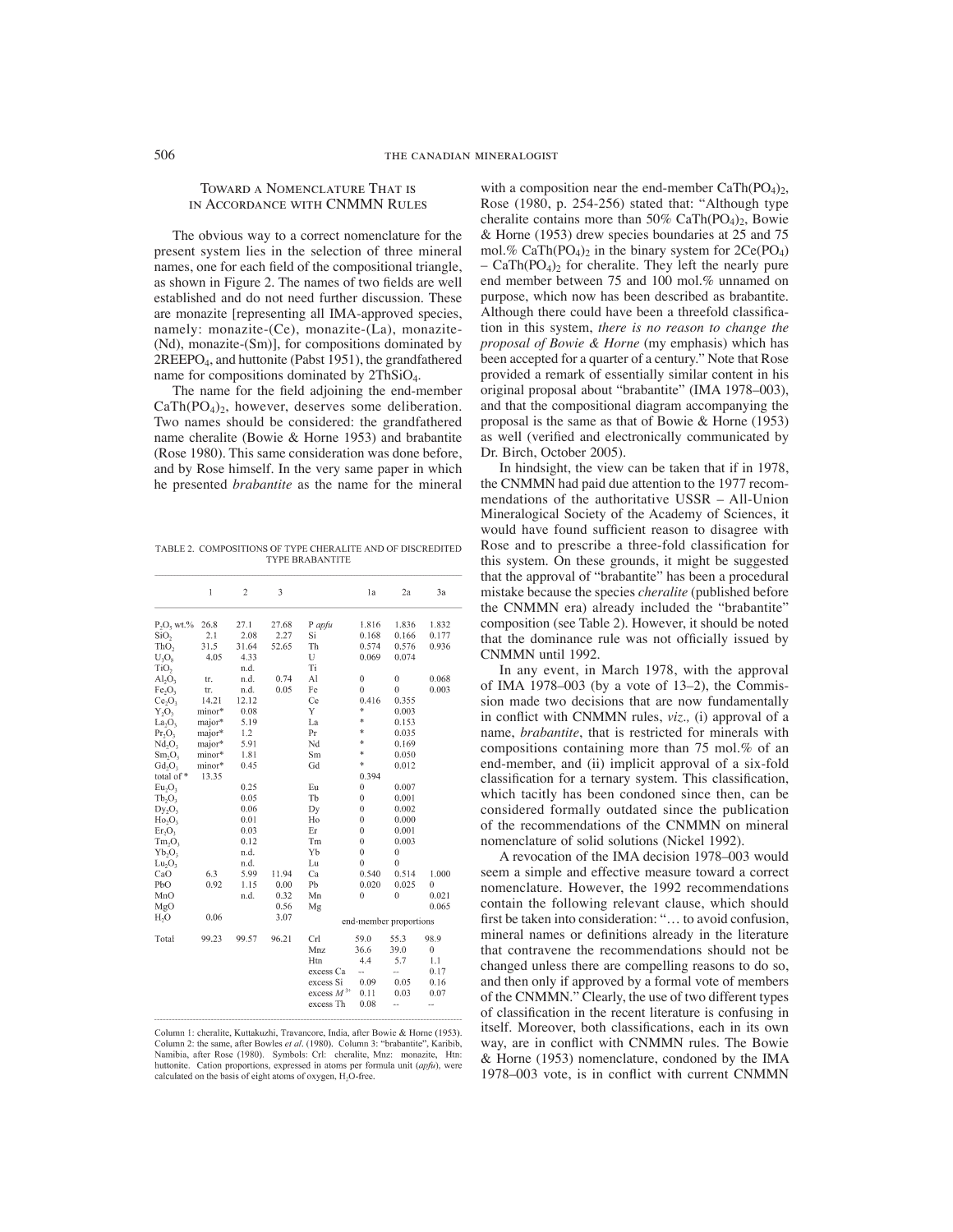rules by not following the dominance rule. It is true that Chakhmouradian & Mitchell (1998) used a nomenclature that is based on the dominance rule, but they changed "definitions already in the literature" (*cf.* Rose 1980), without the required approval "by a formal vote of members of the IMA–CNMMN", thereby violating the above specified clause.

Clearly, the Commission's approval of one unambiguous and unequivocal nomenclature for this system was needed. To establish a nomenclature that obeys the contemporary CNMMN ruling, it sufficed to take two steps that were already indicated a quarter of a century ago:

1. Adhere to one of the anonymous dissenters in the IMA 1978–003 vote who stated that, "the members of this group should be called three names only and intermediate names are unnecessary" (verified and electronically communicated by the secretary of the CNMMN, Dr. Birch, October 2005).

2. Agree with G.Y. Chao (in Fleischer *et al.* 1981), who stated that "both brabantite and lingaitukuang seem to be unnecessary as the intermediate member cheralite (...) in the monazite–CaTh $(PO<sub>4</sub>)<sub>2</sub>$  series could be redefined to include the pure  $(Ca, Th)$  end-member. The type cheralite contains more than  $50\%$  CaTh(PO<sub>4</sub>)<sub>2</sub>."

#### **CONCLUSIONS**

Henceforth, compositions in the ternary system with end-members  $2REEPO<sub>4</sub>$ ,  $CaTh(PO<sub>4</sub>)<sub>2</sub>$ , and  $2ThSiO<sub>4</sub>$  are classified according to the tripartite division as shown in Figure 2.

Under the current IMA rules, type cheralite (Bowie & Horne 1953, Bowles *et al.* 1980) is accepted as a valid mineral species. As it contains over 50 mol.% of  $CaTh(PO<sub>4</sub>)<sub>2</sub>$  (Table 2), its name applies to all members of the  $2REEPO_4-CaTh(PO_4)_2-2ThSiO_4$  system that are dominated by  $CaTh(PO<sub>4</sub>)<sub>2</sub>$ .

The name "brabantite" [Rose (1980); IMA 1978– 003; Table 2] is to be discredited for two reasons.

a) As an integral part of an outdated classification, "brabantite" specifically refers to compositions with over 75 mol.% CaTh $(PO_4)_2$  only, which is contrary to the CNMMN 50% rule (Nickel 1992).

b) Cheralite (Bowie & Horne 1953), containing more than the required 50 mol.% of  $CaTh(PO<sub>4</sub>)<sub>2</sub>$ , has chronological priority. Chakhmouradian & Mitchell (1998) recognized the chronological priority of cheralite, but "favoured the name brabantite as most closely corresponding to the end-member composition  $CaTh(PO<sub>4</sub>)<sub>2</sub>$ ". In this matter, however, the accepted criterion of chronological priority overrules personal preference.

As only the names monazite-(Ce), monazite-(La), monazite-(Nd), monazite-(Sm), cheralite and huttonite can be used for minerals with compositions within the respective fields of Figure 2, all other names of Table 1 are rejected.

As shown in Figure 2, a substantial number of compositions of minerals that plot in the cheralite field of the updated classification fall inside the monazite field of the new one and must be renamed accordingly (*e.g.,* Rao 1997, Förster 1998). Similarly, most compositions of formerly named "huttonitic monazite" (Förster & Harlov 1999) are monazite in the new classification.

Authors describing an analogue of cheralite with Sr > Ca from apatite–dolomite carbonatite, Kola Peninsula, Russia (*e.g.,* Chakhmouradian & Mitchell 1998) may apply for a new name.

#### **ACKNOWLEDGEMENTS**

In reaction to my remark that the currently used nomenclature for the system  $2REEPO_4 - CaTh(PO_4)_2$  $-2ThSiO<sub>4</sub>$  is not in accord with CNMMN rules, editor Robert F. Martin motivated me to do something about it. I thank Ernst Burke for his constructive criticism on an early draft of the proposal, in particular for making very clear that there is no such thing as an end-member name. I am obliged to Bill Birch for retrieving essential information on proposal IMA–CNMMN 1978–003 from the archives, and for mentioning the work of Stuart Mills. The manuscript for proposal IMA–CNMMN 2005/F was essentially improved following a suggestion made by Giovanni Ferraris. The final version benefitted significantly from the pertinent and useful comments by Jeffrey de Fourestier and Robert F. Martin.

#### **REFERENCES**

- BEA, F. (1996): Residence of REE, Y, Th and U in granites and crustal protoliths; implications for the chemistry of crustal melts. *J. Petrol.* **37**, 521-552.
- Bilal, E., Marciano, V., Coreia Neves, J.M., Fuzikawa, K., Riffel, B.F., Arias Nalini, H., Fernandez, M.L. & Nasraoui, M. (1998): Altération hydrothermale des monazites-(Ce) des pegmatites de Santa Maria de Itabira (Minas Gerais, Brésil). *C.R. Acad. Sci. Paris*, IIA, **326**, 693-700.
- Bingen, B. & van Breemen, O. (1998): U–Pb monazite ages in amphibolite- to granulite-facies orthogneiss reflect hydrous mineral breakdown reactions: Sveconorwegian Province of SW Norway. *Contrib. Mineral. Petrol.* **132**, 336-353.
- Bowie, S.H.U. & Horne, J.E.T. (1953): Cheralite, a new mineral of the monazite group. *Mineral. Mag.* **30**, 93-99.
- Bowles, J.F.W., Jobbins, E.A. & Young, B.R. (1980): A reexamination of cheralite. *Mineral. Mag.* **43**, 885-888.
- Broska, I., Petrík, I. & Siman, P. (1998): Accessory huttonite and two types of allanite in Tribeč S-type granitoids. *Mineralia Slovaca* **30**, 311-314 (in Slovak).